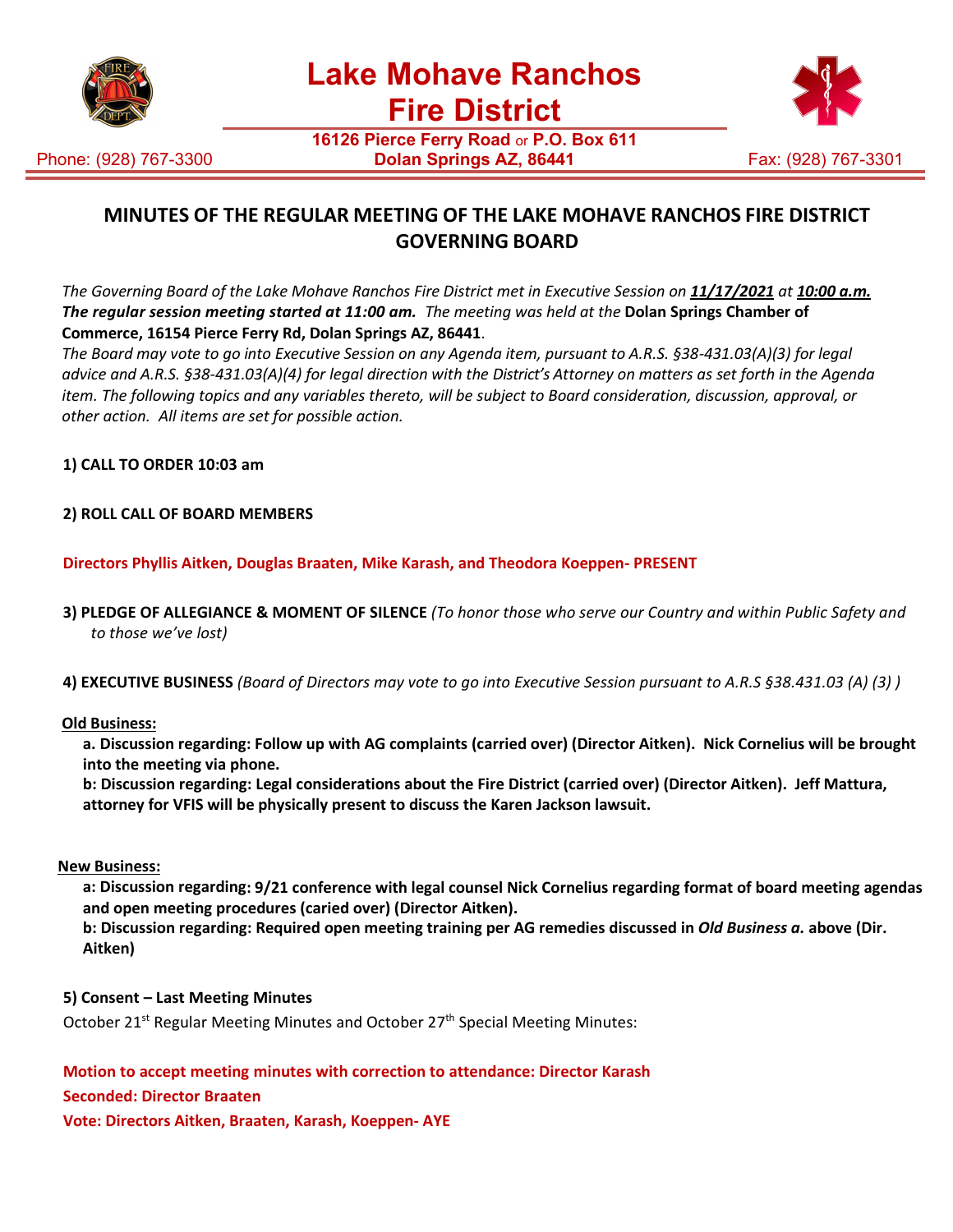#### **6) REPORTS**

### **a. Financial report**

### **Steven from James Vincent Group gave the financial presentation.**

Revenue for the month of October was 214K, which is over budget by 44K. This is largely due to an influx of tax revenue which happens about twice a year- in October and again in April or May.

Tax revenue is 197K, which is over budget by 54K. This is because of the point mentioned above.

- Non-tax revenue for October is 17.5K, which is under budget by 9K. This is largely in part because ambulance revenue tends to be volatile.
- Expenses for October totaled \$120K, which is over budget by \$49K. This overage, as with previous months, is because of vehicle fuel and vehicle maintenance, along with overtime wages concerning Wildland deployments.
- Year to date, total revenue is \$440K, which is 191K over budget due to the AVG grant income of 200K. However, tax revenue is at \$46K, which is 62K under budget.
- Year to date, total expenses are 525K, which is 267K over budget. This variance is due to the AVG grant and personnel expenses.

**Motion to accept financials as presented: Director Aitken Seconded: Director Karash Vote: Directors Aitken, Braaten, Karash, Koeppen- AYE**

#### **b: Chief Report**

Fire Chief Bonnee began his report by expressing appreciation for his staff and volunteers for the work that they've done this month, as at some points during the month they were handling four or five calls at a time.

#### **Run Report:**

AMR Transports: 0 Med Calls: 89 Dolan Transports: 74 Dolan Refusals: 8 Dolan Public Assists: 3 Fire Calls:18 Mutual Aid calls: 0 Hwy 93 Calls: 26 Meadview calls: 9 Meadview transports: 5 Meadview Refusals: 2 Meadview Public Assists: 2 Meadview coverage days: 15

## **Meetings/Conferences/Trainings:**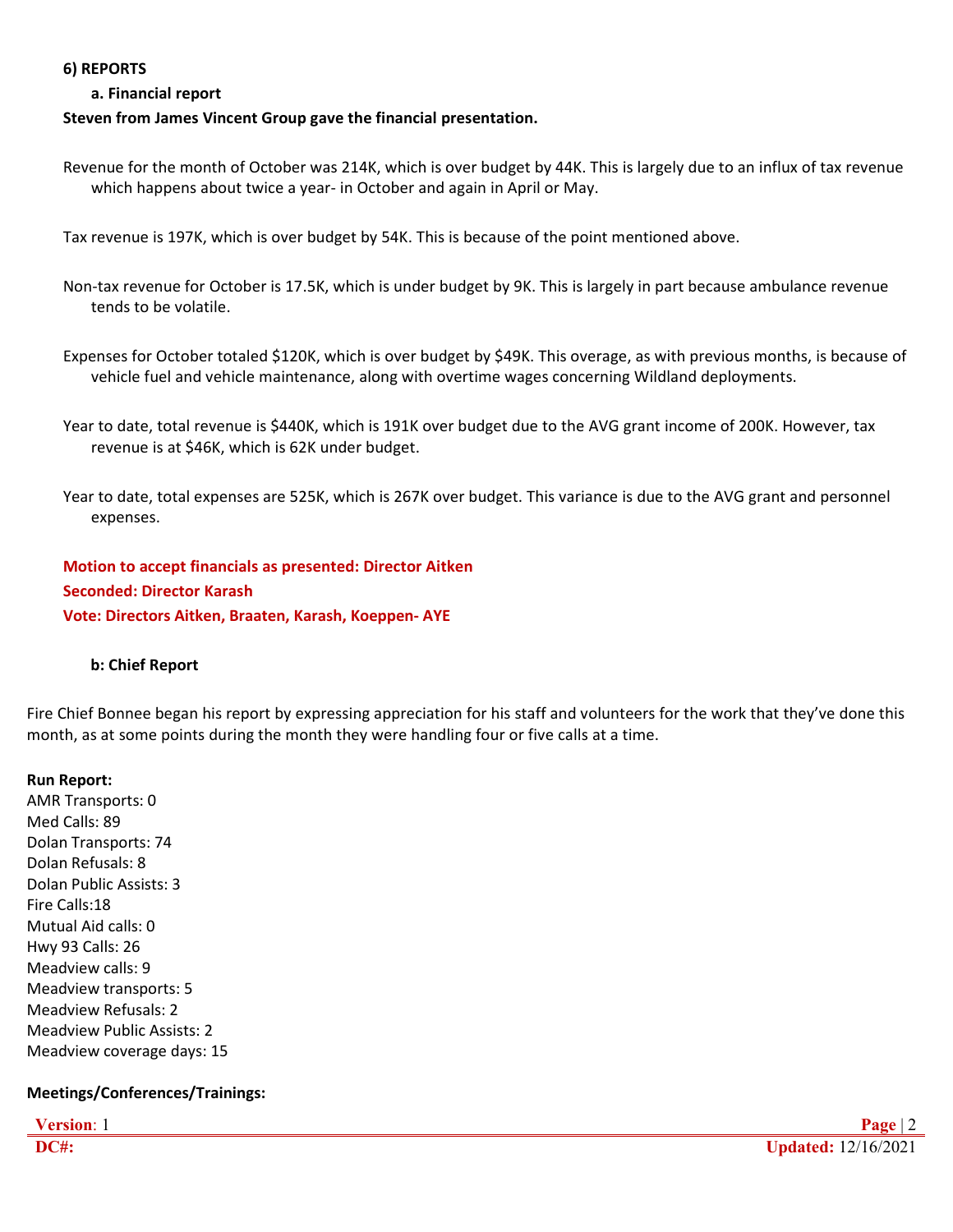MCFOA meeting Monthly Run Review

### **District Properties**:

Our Halloween trunk or treat at both stations were a huge success. The new cascade system was installed and in service, which fills the bottles the firemen use to breathe.

#### **Projects in the works:**

The 2021 AFG grant has opened and the Chief is currently working with the grant writer to submit applications for a turnout extractor washer and dryer, along with a Type 6 brush truck with four wheel drive.

Call volume is up by 73%. There have been several occasions where we had multiple calls at the same time. The District is short staffed and there is concern about burnout in the crew. The Chief is currently looking at options for creating incentives to draw in more eligible individuals to join LMRFD and relieve the stress on the very small number of staff we currently have. Part of the reason the call volume has increased is because of COVID, and that may not be slowing down any time soon.

The District is hosting the MCFOA meeting at the DSCC on November 18<sup>th</sup>.

The Fire Chief and Glenn Gardner of the admin staff are working with the State Fire Marshal to obtain approval for a fuel tank.

James Vincent Group is looking at the costs for a backup generator.

The Chief is still going over options to replace the Ford ambulance that is becoming too costly to repair.

#### **7) REGULAR SESSION**

#### **Old Business:**

- **a) Discussion and possible action:** Legal considerations regarding the Fire District (carried over) (Dir. Aitken) Discussed in Executive.
- **b) Discussion and possible action**: AG complaint follow-up (carried over) (Dir. Aitken) Discussed in Executive.
- **c) Discussion and possible action:** Purchase of station generator for emergencies (Fire Chief Bonnee)

There was discussion about placing a generator at Station 41. It was explained that a generator is necessary there because it is where the District radio equipment is located and how they are dispatched to calls. DeVault Electric quoted the District 26K to have one installed. The next closest quote was 62K. No action taken.

**d) Discussion and possible action:** Fuel supply for the Fire District (Fire Chief Bonnee) Glenn Gardner updated the Board on the steps taken to date. He explained that it is a complicated process with several entities involved and regulations to adhere to.

#### **New Business:**

**a) Discussion and possible action:** 9/21 conference with legal counsel Nick Cornelius regarding agenda format, open meeting procedures. (Director Aitken)

Director Aitken told the Board that an amended agenda was posted by the admin staff to correct any errors. Glenn Gardner also notified the Board on other actions that were taken per Cornelius' instructions.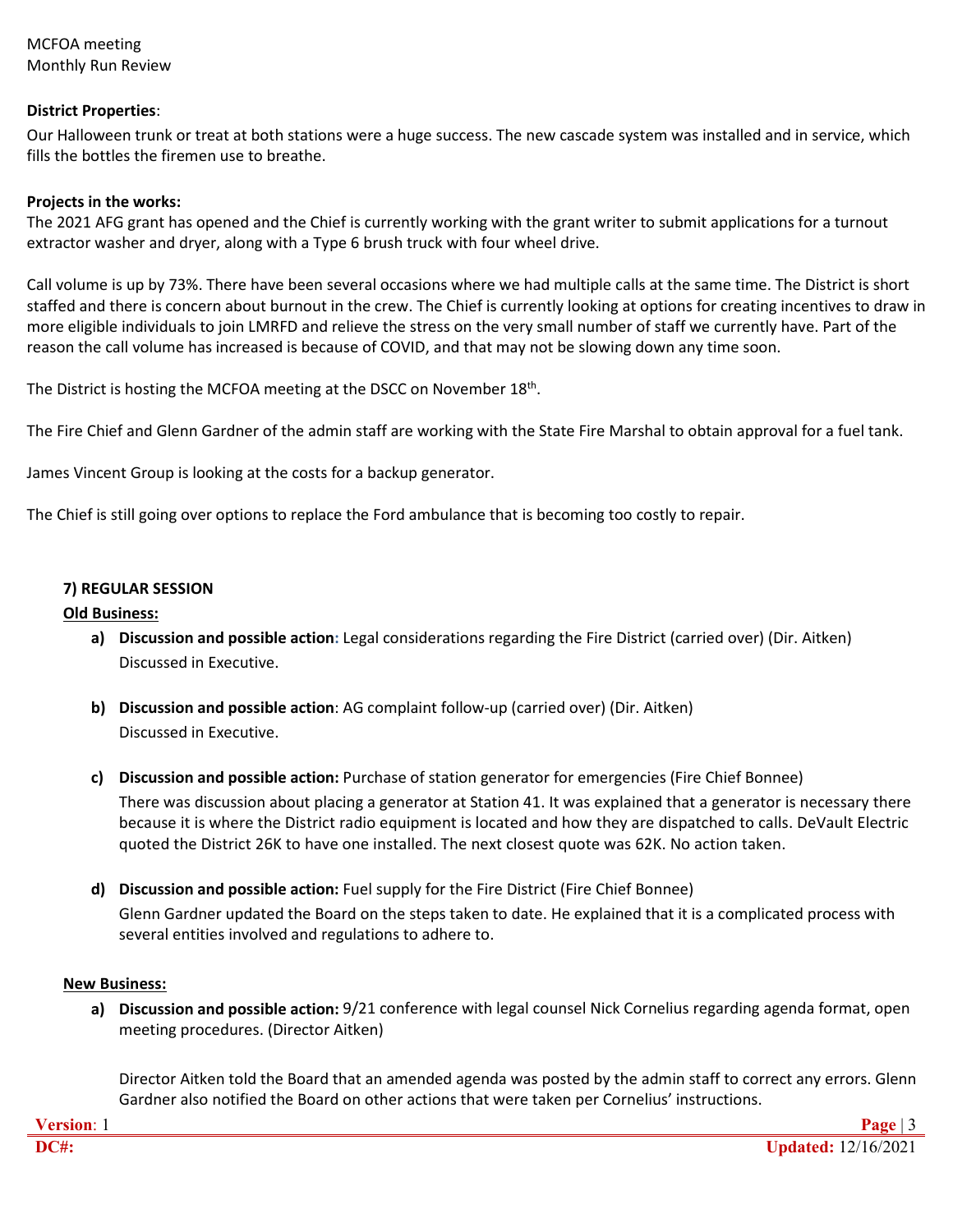Attorney Cornelius was called to confirm that the correct steps have been taken to appease the AG. The Attorney also mentioned he is still following up with the AG to see what training will suffice for the Board and admin staff.

- **b) Discussion and possible action:** Increasing the speed and efficiency of Board meetings (Director Aitken) Director Aitken believes that the Board is on the right track with how the meetings are being conducted. No action taken.
- **c) Discussion and possible action**: Changing board meeting dates (Director Aitken) Currently, the Board meets on the third Thursday of every month at 10am. Director Braaten updated the Board on the status of the Meadview Civic Association's schedule and the use of their meeting rooms. With the discussion, the item will be moved to the December 2021 meeting agenda.
- **d) Discussion and possible action:** Selection of a new board chairperson (Dir. Koeppen)

**Motion to nominate Director Koeppen as the new LMRFD Board Chairperson: Director Aitken Seconded: Director Karash Vote: Directors Aitken, Braaten, Karash, Koeppen- AYE**

**e) Discussion and possible action:** Interview Mr. Aric Garza, candidate for the open Board of Directors seat (Dir. Aitken)

The Board, led by Director Aitken, conducted an interview with Mr. Garza with pre-prepared questions. He confirmed that the Board responsibilities would not interfere with his current schedule and that he is qualified for the position.

The Board accepted Mr. Garza as a new member of the LMRFD Board. He performed the Oath of Office, which was directed by Director Aitken.

**f) Discussion and possible action:** Review and discussion of lease for Station 43 (Dir. Koeppen)

Chairperson Koeppen, upon reviewing the contract, has concerns about putting a generator at Station 43 since it would need to be permanently affixed to the property. If the District ever left the station, then the generator would stay behind. The Fire Chief stated that the crew could run everything they need off the truck generator, they would just need an electrician to perform some necessary wiring for that to be feasible.

Chairperson Koeppen was also concerned about having adequate insurance on the building, which the Chief was able to confirm it had.

**g) Discussion and possible action:** Feasibility of putting a remote printer in Meadview so Meadview directors can print their own board meeting packets (Dir. Braaten)

Director Braaten suggested setting up a printer with holepunch capabilities at Station 43 for the Directors in Meadview so they would not need to go to Station 41 to pick up their Board packets. Instead, the admin staff could print the packets remotely to Station 43.

Glenn Gardner reminded the Board about SharePoint and how the Board will have access to the packets anywhere at any time, and may print them on any printer.

Item tabled to gather more information.